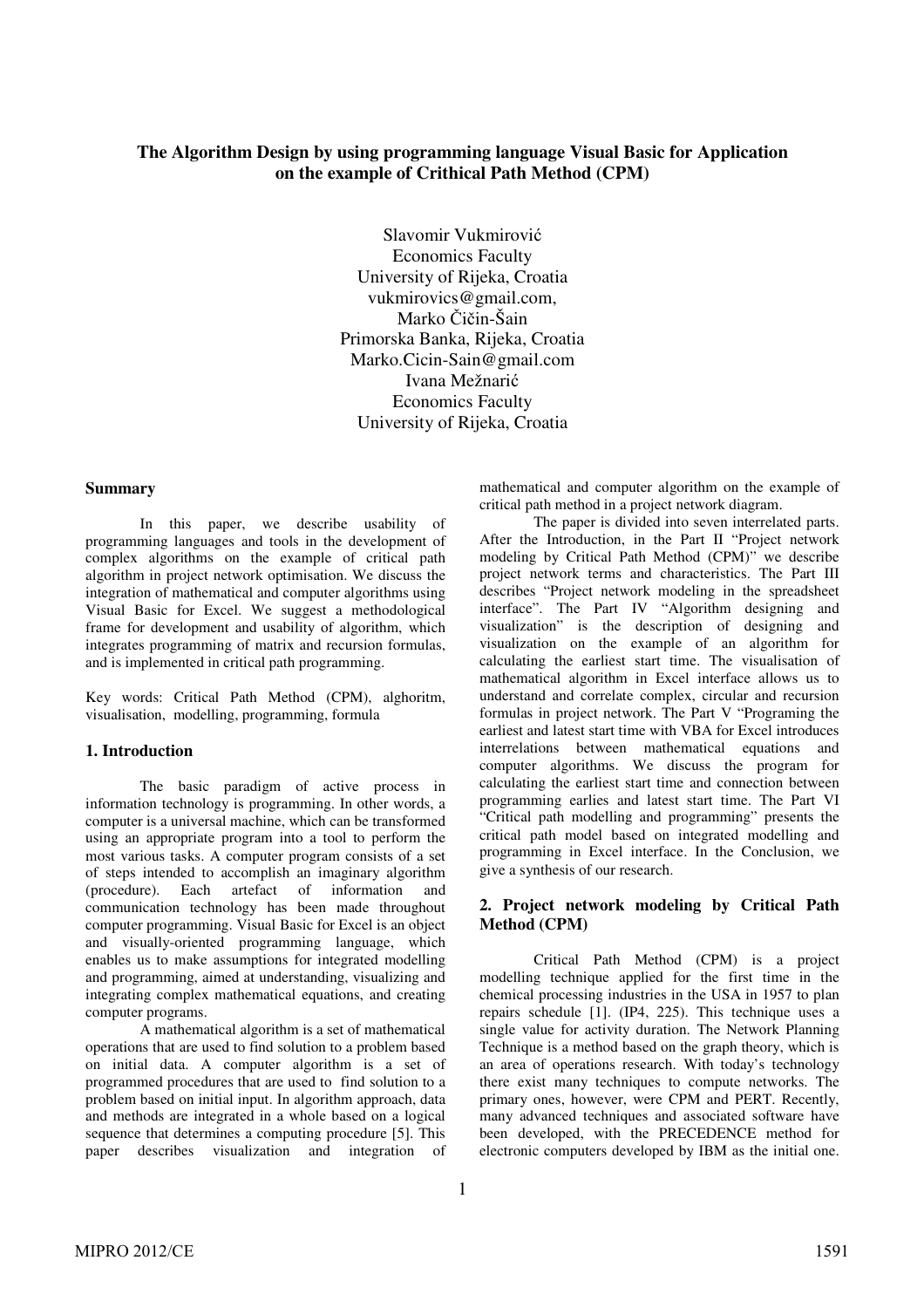The first two aforementioned techniques were developed in the USA forty years ago and are still used today, in their original form. [4].

When processing data across a computer network, calculations are performed in tables. At the end of the process, tabled results for each activity are obtained, based on which a series of operations can be planned or performed without needing to redraw the network. All CPM values such as earliest start times (EST), earliest finish times (EFT), latest start times (LST), and latest finish times (LFT) appear in calendar days. When creating a network diagram in practice, shorter projects use shifts or days as the time unit, while larger projects that can last several months or years use weeks or months. For building reports intended for project investors or buyers (building constructions, shipbuilding etc.), time units are recalculated into calendar data. In such a case that network is made manually, the *Calendar Form* is used. On the basis of the calculated results, we can establish the start and finish time for each activity on the assumption that the project commencement date is defined [4] .

The key factor that affects the project network management is finding the critical path, based on which total duration of the project can be established as well as optimum project activity schedule [6]. The network diagrams allow users to generate project activity schedule and identify duration for each activity as well as project chronology. The network diagrams help us to define the activity start time with respect to one or more preceding activities, and the activity finish time with respect to one or more succeeding activities. [9]. The network diagrams clearly indicate the manner in which activities are interrelated in terms of priority. Once the schedule is established, all relationships between the activities are explained through the algorithm. On the other hand, in Gantt charts, activities relationships have to be remembered. In complex projects, Gantt charts can therefore become very impractical. Rescheduling can be done automatically throughout the execution of the algorithm [8].

Mathematical modelling of network diagrams with constant times is based on the following assumptions [2], [4]:

- 1) The succeeding activity normally begins after the preceding activity is finished, or the activity with the longest duration, if there are more activities.
- 2) The earliest finish time of an activity is the sum of its earliest start time and duration.
- 3) The preceding activity finishes before the succeeding activity is started, or the activity with the least duration, if there are more activities.
- 4) The latest start time of an activity is the difference between the latest finish time of that activity and its duration.
- 5) The first activity including all starting activities, which are not preceded by any other activity have the zero start time.
- 6) The last activity, which does not have any succeeding activity has the latest finish value

equalling the value of the earliest finish time and corresponds to the total duration of the project.

7) The slack is the difference between the latest and the earliest start time, or between the latest and earliest finish time. Activities that at the end of calculation have the zero slack are defined as critical activities. By linking critical activities we are able to establish the critical path.

## **3. Project network modeling in the spreadsheet interface**

The project network modelling will be analyzed on the example of project of commercial building construction. All project activities have been identified in table 1 [3]. The first column contains activity abbreviations,. The second column shows data on mutually dependable activities (predecessors). The third column indicates activity duration. The key data are activity duration and mutual dependence. The predecessors are indicated in the third column, while the successors can be identified by analyzing predecessors with respect to the activity abbreviations in the first column.

|  |  |  | Table 1. Project activities |
|--|--|--|-----------------------------|
|--|--|--|-----------------------------|

| Activity       | Predecessors       | Duration                 |
|----------------|--------------------|--------------------------|
| A              |                    | $\overline{c}$           |
| B              | A                  | $\overline{4}$           |
| $\mathsf{C}$   | B                  | 10                       |
| D              | $\overline{C}$     | 6                        |
| E              | $\overline{\rm c}$ | $\overline{4}$           |
| $\overline{F}$ | E                  | 5                        |
| G              | D                  | 7                        |
| H              | E, G               | 9                        |
| $\bf I$        | $\mathsf{C}$       | 7                        |
| $\bf J$        | F, I               | 8                        |
| K              | J                  | $\overline{\mathcal{L}}$ |
| L              | J                  | 5                        |
| M              | H                  | $\overline{\mathbf{c}}$  |
| N              | K,L                | 6                        |

The initial model of the project network in the spreadsheet interface is shoen in the Scheme 1. Two fictive activities have been created in addition to the determined activities, specifically the activity *S* that indicates the commencement of the project, and activity *F* that indicates the completion of the project. The value of the starting activity is 0, while the finishing activity time is the maximum duration of the project. The predecessors and successors have been marked by 1 in the corresponding table cells. The table has been divided by diagonal line in two parts. In the left and lower part of the table, the preceding activities have been marked and the earliest start time can be calculated. In the right and upper part of the table, the successors have been marked and the latest start time can be calculated. The earliest start time can be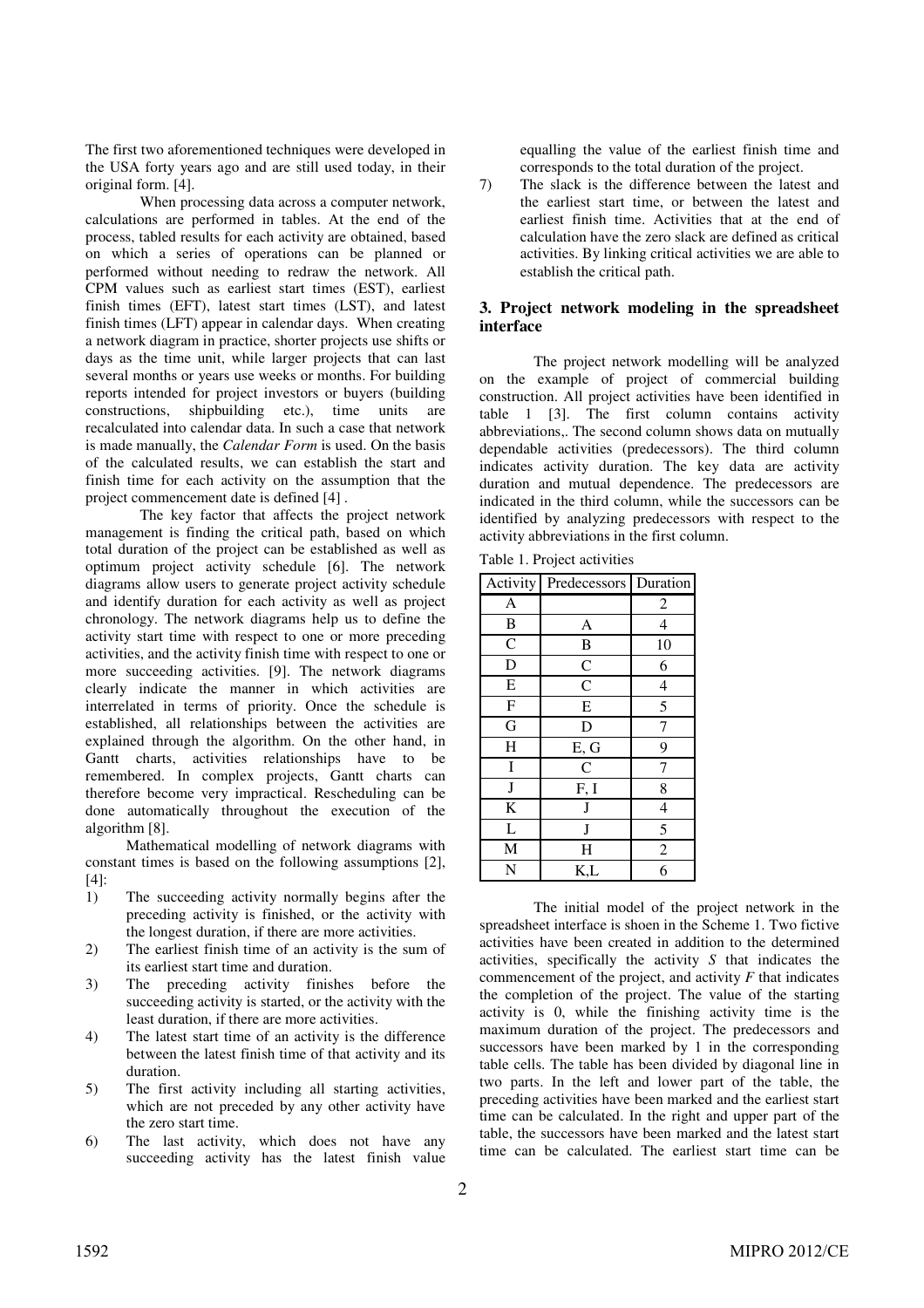calculated using a recursive formula as shown in the Scheme 4.

|                | A | B | Ċ                   | D | Е | F | G | н |   |   | К |   | м                 | Ν | O | P | Q | R              | s                       |
|----------------|---|---|---------------------|---|---|---|---|---|---|---|---|---|-------------------|---|---|---|---|----------------|-------------------------|
| 1              |   |   |                     |   |   |   |   |   |   |   |   |   |                   |   |   |   |   | $\bf{0}$       | $\overline{\mathbf{s}}$ |
| 2              |   |   |                     | ı |   |   |   |   |   |   |   |   | <b>Succesors</b>  |   |   |   |   | $\overline{2}$ | A                       |
| 3              |   |   |                     |   | 1 |   |   |   |   |   |   |   | <b>Activities</b> |   |   |   |   | 4              | B                       |
| 4              |   |   |                     |   |   |   |   |   |   |   | 1 |   |                   |   |   |   |   | 10             | C                       |
| 5              |   |   |                     |   |   |   |   |   | 1 |   |   |   |                   |   |   |   |   | 6              | D                       |
| 6              |   |   |                     | 1 |   |   |   | п |   | 1 |   |   |                   |   |   |   |   | 4              | E                       |
| $\overline{7}$ |   |   |                     |   |   | ı |   |   |   |   |   | 1 |                   |   |   |   |   | 5              | F                       |
| 8              |   |   |                     |   | 1 |   |   |   |   | ı |   |   |                   |   |   |   |   | 7              | G                       |
| 9              |   |   |                     |   |   | ı |   | ш |   |   |   |   |                   |   |   |   |   | 9              | Н                       |
| 10             |   |   |                     | ı |   |   |   |   |   | е |   | H |                   |   |   |   |   | 7              | I                       |
| 11             |   |   |                     |   |   |   | ı |   |   |   |   |   |                   | 1 |   |   |   | 8              | J                       |
| 12             |   |   |                     |   |   |   |   |   |   |   |   |   |                   |   |   |   |   | 4              | K                       |
| 13             |   |   | <b>Predecessors</b> |   |   |   |   |   |   |   | 1 |   |                   |   |   | 1 |   | 5              | L                       |
| 14             |   |   | <b>Activities</b>   |   |   |   |   |   | 1 |   |   |   |                   |   |   |   | л | $\overline{2}$ | М                       |
| 15             |   |   |                     |   |   |   |   |   |   |   |   | 1 | L                 |   |   |   | 1 | 6              | N                       |
| 16             |   |   |                     |   |   |   |   |   |   |   |   |   |                   | 1 |   |   |   | $\theta$       | F                       |
| 17             |   | S | A                   | в | Ċ | Đ | E | F | G | н |   | л | K                 | L | м | N | F |                |                         |

Scheme 1. Project network model in the spreadsheet interface

#### **4. Algorithm designing and visualization**

Algorithm designing and visualization will be presented on the example of calculating the earliest start time (ES). The method of calculating the earliest start time (ES) for each activity is called the Forward Pass through the network. By calculating the earliest start time of an activity, we are able to consider the earliest finish time of that activity. Accordingly, we obtain the commencement time of the project. The first activity will therefore obtain the zero value because it has no predecessor. As it can be seen in the Table 3, the activity B is assigned the preceding activity duration of 12 days. The earliest start time of the activity D is assigned the latest finish time of the preceding activity B

After assigning the zero start value to the first (fictitious) activity, the earliest start time values of the given activities are calculated successively. The earliest start time of an activity is calculated in such a way that the earliest start time of its preceding activity is added up with the duration time of that preceding activity. The simplest way to calculate an activity's earliest start time is when that activity has a single preceding activity. In such a case, the activity's earliest start time is equal to the sum of its predecessor's earliest start time and duration time. The following is the equation for calculating the earliest start time (ES) [10].

$$
ES_j = \max\{ES(i) + D_{ij} \mid i \in P(j)\}
$$

The variable  $ES_j$  indicates the value of earliest start time for the *j*-activity, which we want to calculate. It can be seen from the right side of the equation that the earliest start time of the *j*-activity is calculated as the maximum value for *n* calculated sums of the earliest start times of the activities that precede the *j*-activity and duration times of those preceding activities. It means that the variable ES(i) on the right side of the equation indicates the earliest start times of the *i*-activities, which precede the activity  $ES_i$ . The variable  $D_{ij}$  indicates the duration time of the activity *i*'s predecessor, which is

added up with the earliest start time of that activity, where  $i$  is the element of the set  $P(j)$  that includes all activities, which precede the *j*-activity.

The alghoritm of of the earliest start time calculation will be demonstrated through the example of the activity H as shown in the Scheme 2. It can be seen from the list of activities that the activity H is at the ninth position, including the fictitious starting activity S. Accordingly, ES for *H* is calculated in the cell I9 that corresponds to the intersection of the ninth row and the ninth column. In the cell A9:H9 in the ninth row the values of the earliest finish times for the activities *E* and *G*, preceding the activity *H*, are calculated. The maximum value in the cell A9:H9 is actually ES for *H* and is entered in the cell I9.

Scheme 2. The alghoritm of of the earliest start time calculation

|    | А | B           |              | D  | F            | F  | G             | н                             |    | u  | R |
|----|---|-------------|--------------|----|--------------|----|---------------|-------------------------------|----|----|---|
| 1  |   |             |              |    |              |    |               |                               |    |    | S |
| 2  |   | 0           |              |    |              |    | $D_{ji}$      |                               |    | 2  | A |
| 3  |   |             | 2            |    |              |    |               |                               |    | 4  | в |
| 4  |   |             |              | 6  |              |    | <b>ESUITE</b> |                               |    | 10 | C |
| 5  |   |             |              |    | 16           |    |               |                               |    | 6  | D |
| 6  |   |             | E prethodi H |    |              | 16 |               | $\mathfrak{S}_{\mathfrak{D}}$ |    | 4  | E |
| 7  |   | $(16+4=20)$ |              |    |              |    | 20            |                               | Š, | 5  | F |
| 8  |   | $(22+7=29)$ |              |    | G prethodi H |    |               | 22                            |    | 7  | G |
| 9  | 0 | 2           | 4            | 10 | 6            | 20 | 5             | 29                            | 29 | 9  | Н |
| 17 | S | A           | B            | C  | D            | E  | F             | G                             | Н  |    |   |
| 18 |   |             |              |    |              |    |               |                               |    | ES |   |

The earliest start times are calculated and positioned in diagonal lines, while the predecessors' duration times are recorded in the column Q. The sums of the earliest start times of the activities that precede the activity H and their duration times are calculated in the ninth row. It can be seen from the Scheme 2 that the activities E and G are preceding the activity H. The sum of E's earliest start time (cell F6, value 16) and its duration time (cell Q6, value 4) has been calculated and recorded in the cell F9 (value 20, bolded). The value of the sum of the earliest start time and duration time for the activity G has been calculated in the same way, and entered in the cell H9. By comparing the calculated values for E and G, it can be concluded that the succeeding activity G has a bigger value or 295 (bolded and underlined), which corresponds to the earliest start time of the activity I, as recorded in the cell I9.

#### **5. Programming the earliest and latest start time with VBA for Excel**

In the beginning of the program, we define program loops. We are able to navigate across the table using loops, *j-*loop to navigate between rows, and *i-*loop to navigate between columns. Maximum value is calculated in the external loop (j). Earliest start times are recorded in the nodes of *j*-activities. Sums of earliest start times of the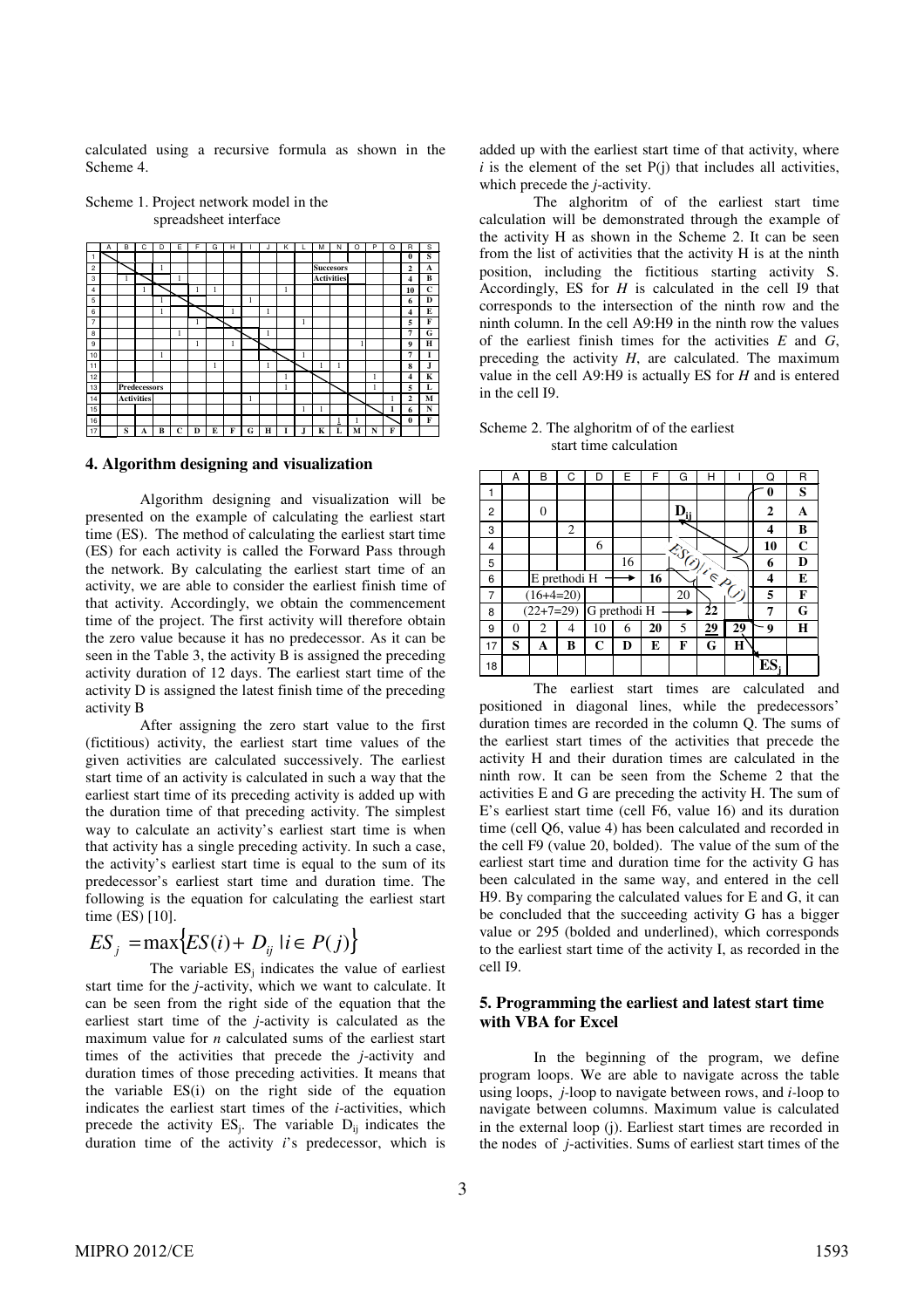$i$ -activities that precede the activity  $ES_i$  as well as duration time of those activities are calculated in the inner loop (i). Sum values are recorded in cells that belong to a row where the earliest start time for "j" activity is calculated where "i" is the element of the set P(j), which includes all activities that precede the *j*-activity. Program for calculation the earliest and latest start time with VBA for Excel is shown in scheme 3.

The program for computing earliest start time will be demonstrated on the example of the activity H earliest start time, as shown in the Scheme 4. The algorithm has been explained in detail in the chapter 2. The Scheme 2 (lower part of the spreadsheet) is the comparison of the mathematical equation and VBA formula for calculating earliest start time, with corresponding variables in the formulas linked by arrows.

The right side of the equation represents the earliest start time of the *j*-activity or Cells $(i+1,i)$ , calculated as the maximum value for *n* calculated sums of earliest start times of the activities that precede the *j*-activity or Cells(i,i), and duration times of those predecessors or Range("Duration").Cells(i).Value. In VBA, value of each *i*-cell in the *j*-row (Cells(j+1,i) that includes zeros and ones, in which process ones mean predecessors, is multiplied with the value of earliest start time of the corresponding *i*-node (Cells(i,i)) for the preceding activity.

It can be seen from the Scheme 4 that the recursion formula is set up by  $Cells(i,i)$  to include previously calculated earliest start times of *i*-activities that precede *j*-activities. After calculating and entering the sums of all earliest start times in *i*-cells of *j*-row, the maximum value of earliest start time is recorded in the last "i" cell in the diagonal line of the triangular matrix, after leaving the loop *i* throughout the procedure Cells $(i+1,i)$  = Max (line 12).

After performing the forward pass, based on which we are able to obtain the value of earliest finish time for each activity in the network, the backward pass computing is next. The backward pass allows us to calculate the value of latest start time (LS) for each activity. At the beginning of the backward pass computation process, the latest start time of the last activity in the network diagram is equal to the earliest start time of that activity. It means that the last activity in the network diagram is assigned the equation LS = ES.

In the second part of the program, as shown in the Scheme 1 (Latest Start), latest start times of project activities are calculated using the backward pass method. In the beginning of this part of the program, the reference (initial) address coordinates are defined, using the variables *m* and *n*, to calculate the latest start times of project activities. The initial (reference) value in the backward pass computing process is the value of latest start time of the last (fictive) activity, which is equal to the value of earliest start time of that activity (line 16 in the program), as calculated in the first part of the program. The initial, minimum value (variable *Min*) is also equal to the value of earliest start time of the last activity (line 18 in the program). The earliest start time of the last, fictitious

activity is calculated in the first part of the program (Earliest Start), thereby the equations assigned to the program lines 16 and 18 are the links between the first and second part of the program.

Scheme 3. VBA program for calculation the earliest and latest start time

|                     | 1              | Private Sub EarliestAndLatestStart_Click()                            |
|---------------------|----------------|-----------------------------------------------------------------------|
|                     | 2              | For $i = 1$ To 15                                                     |
|                     | 3              | $Max = 0$                                                             |
|                     | $\overline{4}$ | For $i = 1$ To j                                                      |
|                     | 5              | Cells $(j + 1, i)$ = Cells $(j + 1, i)$ * Cells $(i, i)$ +            |
|                     |                | + Range("Duration").Cells(i).Value                                    |
|                     | 6              | If Cells $(i + 1, i) > Max$ Then                                      |
| Earliest Start (ES) | $\overline{7}$ | $Max = Cells(i + 1, i)$                                               |
|                     | 8              | Else                                                                  |
|                     | 9              | $Max = Max$                                                           |
|                     | 10             | End If                                                                |
|                     | 11             | Next i                                                                |
|                     | 12             | Cells $(i + 1, i) = Max$                                              |
|                     | 13             | Next i                                                                |
|                     | 14             | $m = 16$                                                              |
|                     |                | $15 \ln = 18$                                                         |
|                     |                | 16   Cells(m, n - 1) = Cells(m, n - 2)                                |
|                     | 17             | For $i = 1$ To 13                                                     |
|                     |                | 18 Min = Cells(m, n - 2)                                              |
|                     |                | 19 For $i = 1$ To i                                                   |
| Latest Start (LS)   | 20             | Cells(m - i, n - j) = Cells(m - i, n - j) * Cells(m + 1 - j, n - j) - |
|                     | 21             | - Range("Duration").Cells(m-i).Value                                  |
|                     |                | If Cells(m - i, n - j) > 1 And Cells(m - i, n - j) < Min Then         |
|                     | 22             | $Min = Cells(m - i, n - j)$                                           |
|                     |                | 23 Else                                                               |
|                     |                | $24$ Min = Min                                                        |
|                     | 25             | End If                                                                |
|                     |                | 26 Next j                                                             |
|                     | 27             | Cells(m - i, n - j) = Min                                             |
|                     |                | 28 Next i                                                             |
|                     |                | 29 End Sub                                                            |

Scheme 4: Programming of Earliest Start Time for Activity H

|                | А                                                                            | B              |                |                                                 |                |            | G  |    |                           | O  | R | S |
|----------------|------------------------------------------------------------------------------|----------------|----------------|-------------------------------------------------|----------------|------------|----|----|---------------------------|----|---|---|
| 1              |                                                                              |                |                | Range("Duration").Cells(i).Value                |                |            |    |    |                           | 0  | s |   |
| 2              |                                                                              | $\theta$       |                |                                                 |                |            |    |    |                           | 2  | A |   |
| 3              |                                                                              |                | $\overline{2}$ |                                                 |                | Cells(i,i) |    |    |                           | 4  | в |   |
| $\overline{4}$ |                                                                              |                |                | 6                                               |                |            |    |    |                           | 10 | C |   |
| 5              |                                                                              |                |                |                                                 | 16             |            |    |    |                           | 6  | D |   |
| 6              |                                                                              |                |                |                                                 |                | 16         |    |    |                           | 4  | Е |   |
| 7              |                                                                              |                |                |                                                 | $Cells(i+1,i)$ |            | 20 |    |                           | 5  | F |   |
| 8              |                                                                              |                |                |                                                 |                |            |    | 22 |                           | 7  | G |   |
| 9              | O.                                                                           | $\overline{c}$ | 4              | 10                                              | 6              | 20         | 5  | 29 | 29                        | 9  | н |   |
| 17             | S                                                                            | A              | B              | C                                               | D              | E          | F  | G  | Н                         |    |   |   |
| 18             |                                                                              |                |                | $ES_i = Max\{ES(i) + D_{ii} \mid i \in P(j)\}\$ |                |            |    |    | Cells $(i+1,i)$   $i=j+1$ |    |   |   |
| 19             |                                                                              |                |                |                                                 |                |            |    |    |                           |    |   |   |
|                | $20$ Cells(j+1,i) = Cells(j+1,i)*Cells(i,i)+Range("Duration").Cells(i).Value |                |                |                                                 |                |            |    |    |                           |    |   |   |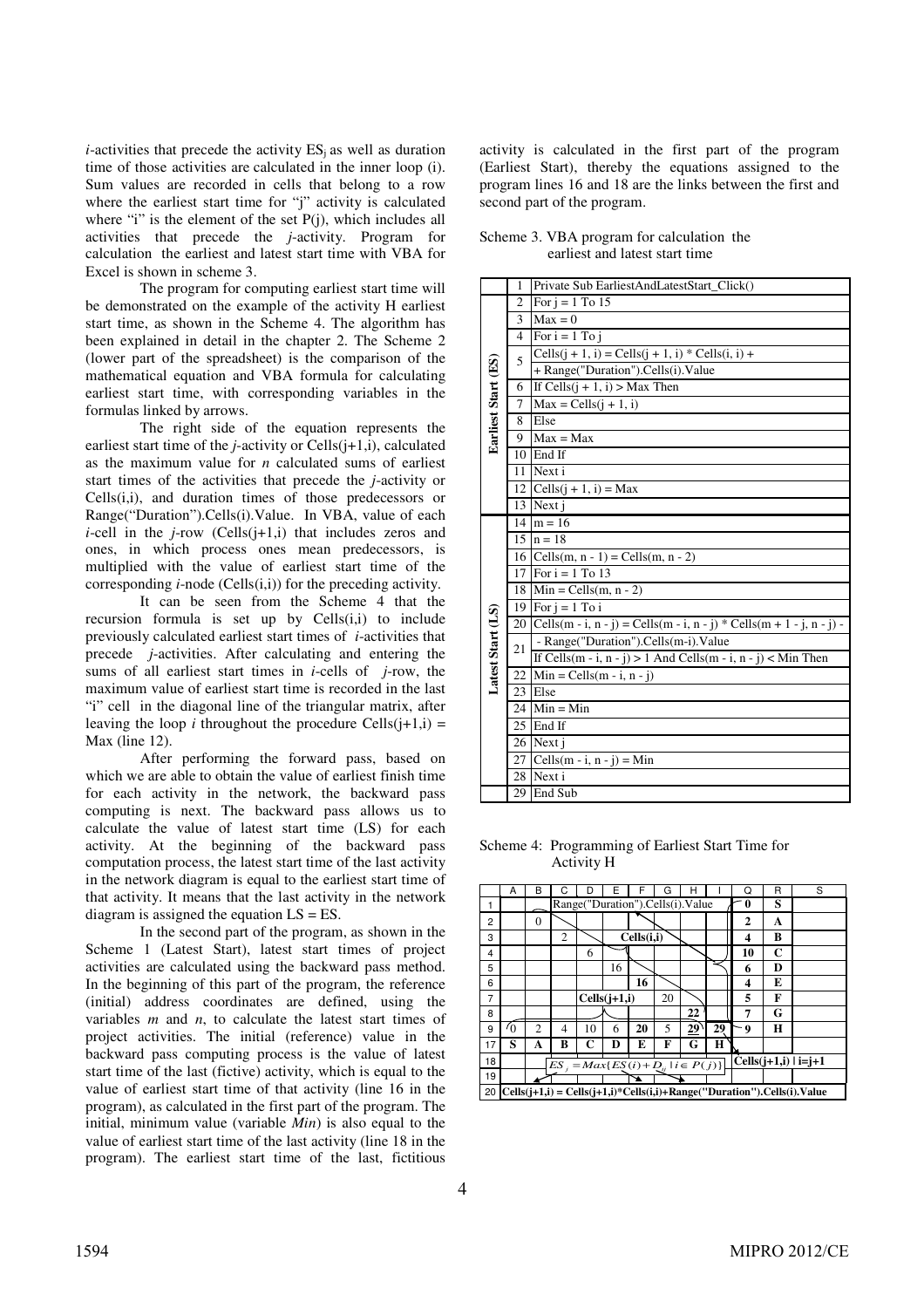After calculating the latest start time of the finishing activity, the values of latest start time for other activities are calculated successively. The latest start of an activity is calculated in such a way that the latest start time (LS) of the succeeding activity is subtracted by its duration time.

 The following is the equation for calculating the latest start time  $(LS_i)$  [10].

# *LS*<sub>*i*</sub> =  $min{LS(j) - D_i | j \in S(i)}$

The variable  $LS_i$  indicates the *i*-activity's latest start time value. It can be seen from the right side of the equation that the latest start time of the *i*-activity is calculated as the minimum value for *n* calculated differences between the latest start times of the activities, which succeed the *i*activity and duration times of those succeeding activities. It means that the variable LS(j) on the right side of the equation indicates the latest start times of the *j*-activities, which succeed the activity  $LS_i$ . The variable  $D_{ij}$  indicates the duration time of the *j*-activity's successor, which is subtracted from the latest start time of that activity, where *j*  is the element of the set S(i) that includes all activities that succeed the activity *i*. In latest start time programming, *i*loop is the external loop and is used to navigate between rows, while *j-*loop is situated inside *i-*loop and enables us to navigate between columns.

#### **6. Critical path modelling and programing**

A set of network activities where the finishing milestone of an activity corresponds to the starting milestone of its successor is called the path. A series of interrelated activities, which spread from the starting to the finishing milestone in the network diagram or project and have the longest time in totallity, are called the critical activities [2].

Based on the critical path calculation, we are able to calculate the total duration of the project and optimum project activity schedule.[7]. The project networks allow us to schedule project activities and identify activity duration and mutual dependence. In such a way, we can define the time when certain activity is to start with respect to one or more preceding activities, and the time when the activity is to finish with respect to the start time of one or more succeeding activities. [3]. Rescheduling can be done automatically throughout the execution of the algorithm.

In visual programming of the critical path, equations involved in mathematical models of project networks can be reprogrammed in Excel interface, and can be used for all problem types that are related to calculating critical path and minimum duration of the project. The total duration of the project changes as duration times of particular activities in the project change, where noncritical activities can become critical [1]. Visual programming of the critical path in Excel interface allows us to calculate automatically the critical path immediately upon inserting activities changes. Throughout the visual programming of the critical path we obtain a graphical algorithm, which allows us to understand and link complex circular and recursive equations in a project network.

Model of calculating earliest and latest start times with VBA is shown in the scheme 5. This is the model of project network results obtained throughout the VBA program in Excel interface. It can be seen from the scheme that the series of results have been calculated and recorded in diagonal lines. Looking from left to right, the series of results in the first diagonal correspond to the earliest start times (ES), while the results in the second diagonal relate to the latest start times (LS).

#### Scheme 5. Model of calculating earliest and latest start times with VBA

Based on the calculation of the earliest and latest start time (Scheme 5), we are able to calculate slack times and define the critical path. Slack is a difference between

|    | A        | <sub>B</sub>            | C | D  | F              | F    | G    | н     |             |                | к    |                | М     | N                       | $\Omega$ | P     | Ω    | $\overline{R}$          | s |
|----|----------|-------------------------|---|----|----------------|------|------|-------|-------------|----------------|------|----------------|-------|-------------------------|----------|-------|------|-------------------------|---|
|    |          |                         |   |    |                |      |      |       |             |                |      |                |       |                         |          |       |      |                         |   |
|    | Ś.       | A                       | B | C  | D              | E    | F    | G     | н           | 1              | J    | K              | L     | м                       | N        | F     | ES   | 0                       | S |
| 2  | $\Omega$ | $\theta$                | 0 | 0  | $-2$           | $-2$ | $-2$ | $-2$  | $-2$        | $-2$           | $-2$ | $-2$           | $-2$  | $-2$                    | $-2$     | $-2$  | $-2$ | $\overline{2}$          | A |
| 3  | $\Omega$ | 2                       | 2 | 2  | $\overline{2}$ | -4   | -4   | $-4$  | $-4$        | $-4$           | 14   | $-4$           | -4    | -4                      | $-4$     | -4    | $-4$ | 4                       | B |
| 4  | 0        | $\overline{\mathbf{c}}$ | 6 | 6  | 6              | 10   | 6    | $-10$ | $-10$       | $-10$          | 8    | $-10$          | $-10$ | $-10$                   | $-10$    | $-10$ | -10  | 10                      | C |
| 5  | 0        | $\overline{\mathbf{c}}$ | 4 | 16 | 16             | 20   | -6   | -6    | 20          | -6             | -6   | -6             | -6    | -6                      | -6       | -6    | -6   | 6                       | D |
| 6  | $\Omega$ | 2                       | 4 | 16 | 6              | 16   | 16   | 16    | $-4$        | 29             | $-4$ | $-4$           | -4    | -4                      | $-4$     | -4    | $-4$ | 4                       | E |
| 7  | 0        | $\overline{\mathbf{c}}$ | 4 | 10 | 6              | 20   | 20   | 20    | $-5$        | $-5$           | $-5$ | 20             | $-5$  | $-5$                    | $-5$     | $-5$  | $-5$ | 5                       | F |
| 8  | $\Omega$ | $\overline{\mathbf{c}}$ | 4 | 10 | <u>22</u>      | 4    | 5    | 22    | 26          | 26             | $-7$ | $-7$           | $-7$  | $-7$                    | $-7$     | $-7$  | $-7$ | 7                       | G |
| 9  | $\Omega$ | $\overline{\mathbf{c}}$ | 4 | 10 | 6              | 20   | 5    | 29    | 29          | 33             | $-9$ | $-9$           | $-9$  | $-9$                    | 33       | $-9$  | $-9$ | 9                       | н |
| 10 | 0        | $\overline{\mathbf{c}}$ | 4 | 16 | 6              | 4    | 5    | 7     | $\mathbf Q$ | 16             | 18   | 18             | $-7$  | $-7$                    | $-7$     | $-7$  | $-7$ | 7                       | T |
| 11 | $\Omega$ | 2                       | 4 | 10 | 6              | 4    | 25   | 7     | 9           | 23             | 25   | 25             | 26    | 25                      | $-8$     | -8    | $-8$ | 8                       | J |
| 12 | 0        | $\overline{\mathbf{c}}$ | 4 | 10 | 6              | 4    | 5    | 7     | $\mathbf Q$ | 7              | 33   | 33             | 34    | $-4$                    | $-4$     | 34    | $-4$ | 4                       | K |
| 13 | 0        | 2                       | 4 | 10 | 6              | 4    | 5    |       | Q           | $\overline{7}$ | 33   | $\overline{4}$ | 33    | 33                      | $-5$     | 33    | $-5$ | 5                       | L |
| 14 | $\Omega$ | 2                       | 4 | 10 | 6              | 4    | 5    | 7     | 38          | 7              | 8    | $\overline{4}$ | 5     | 38                      | 42       | $-2$  | 42   | $\overline{\mathbf{c}}$ | M |
| 15 | 0        | $\overline{\mathbf{c}}$ | 4 | 10 | 6              | 4    | 5    | 7     | 9           | 7              | 8    | 37             | 38    | $\overline{\mathbf{c}}$ | 38       | 38    | 38   | 6                       | N |
| 16 | $\Omega$ | $\overline{\mathbf{c}}$ | 4 | 10 | 6              | 4    | 5    | 7     | $\mathbf Q$ | 7              | 8    | 4              | 5     | 40                      | 44       | 44    | 44   |                         | F |
|    |          |                         |   |    |                |      |      |       |             |                |      |                |       |                         |          |       |      |                         |   |
| 17 | LS       | s                       | А | B  | С              | D    | E    | F     | G           | н              | T    | .T             | K     |                         | М        | N     | F    |                         |   |

the latest and earliest start time. The critical path includes activities that have equal earliest and latest start times, or activities that are assigned the equation  $ES = LS$  [2]. In the given example, slack values have been calculated in the Scheme 6. The third diagonal indicates differences between the earliest and the latest start times for each activity. Activities with zero slack are called critical activities, and are always found on one or more critical paths. This (or these) critical path(s) determine minimum project duration since all of them must be completed as part of the project, and all noncritical activities can be completed concurrently with the critical activities (CPM). The solution of project network model by CPM is shown in scheme 6.

In the given example, those are activities ABCEFJLN. The critical path diagram is shown in the Scheme 7. The critical path activities are doubly linked. The slack has a very practical significance in network planning. The slack indicates when, under what conditions and for how many time units can a start or finish time be postponed.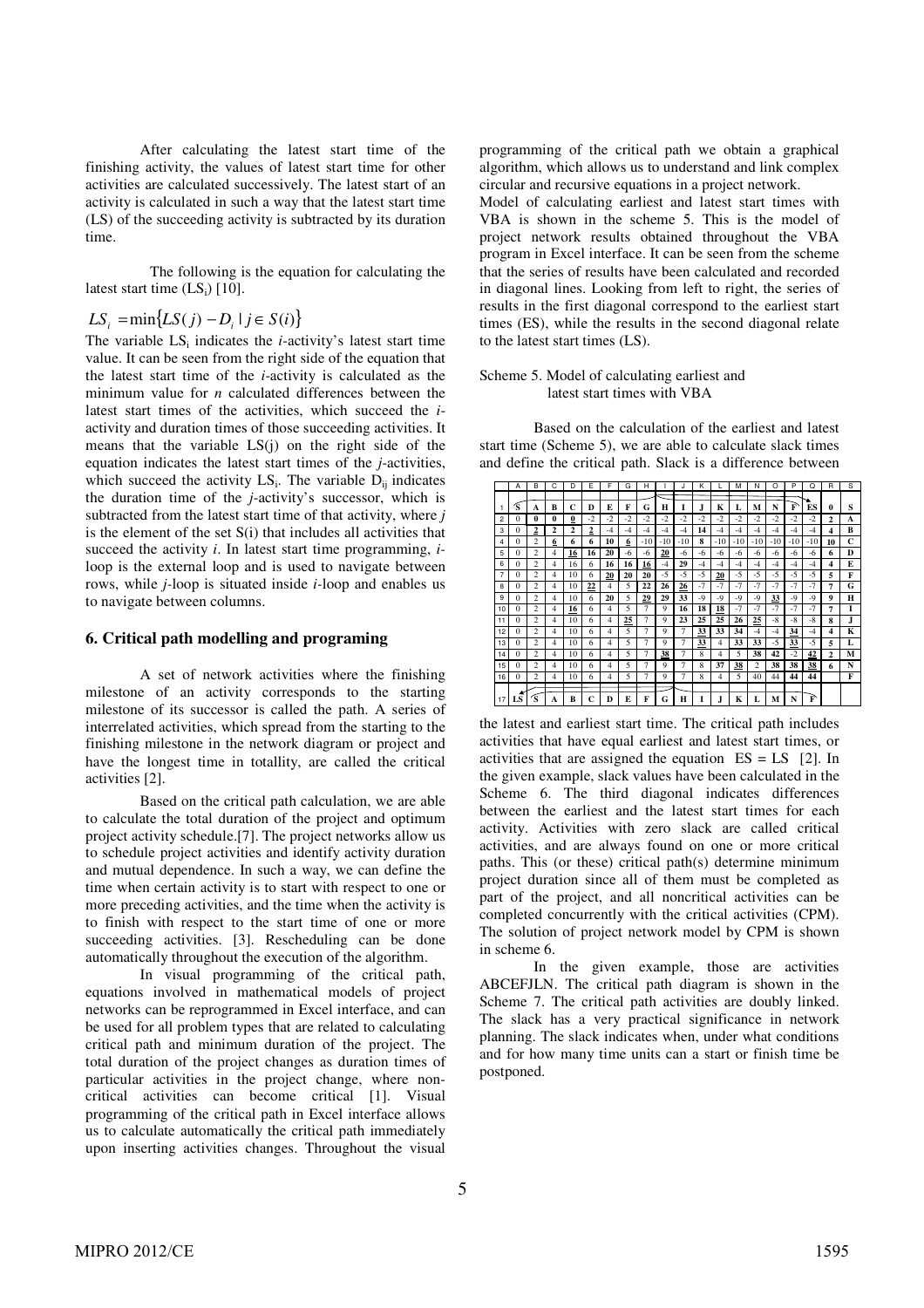|  |  |  |  | Scheme 6. The solution of project network model by CPM |
|--|--|--|--|--------------------------------------------------------|
|  |  |  |  |                                                        |

|                | A | B        | C              | D | E            | F            | G             | н                       |              | J        | K                       |                         | М              | N                 | $\Omega$ | P        | Q                       | R                       | S           |
|----------------|---|----------|----------------|---|--------------|--------------|---------------|-------------------------|--------------|----------|-------------------------|-------------------------|----------------|-------------------|----------|----------|-------------------------|-------------------------|-------------|
| 1              |   | ES       | LS             |   |              |              |               |                         |              |          |                         |                         |                |                   |          |          |                         | $\bf{0}$                | S           |
| $\overline{c}$ | A | $\bf{0}$ | $\bf{0}$       | → | $\mathbf{0}$ |              |               |                         |              |          |                         |                         |                |                   |          |          |                         | $\overline{2}$          | $\mathbf A$ |
| 3              |   | B        | $\overline{2}$ | 2 | →            | $\mathbf{0}$ |               |                         |              |          |                         |                         |                |                   |          |          |                         | 4                       | B           |
| 4              |   |          | C              | 6 | 6            | →            | $\mathbf{0}$  |                         |              |          |                         |                         |                | $Slack = ES - LS$ |          |          |                         | 10                      | $\mathbf C$ |
| 5              |   |          |                | D | 16           | 20           | $\rightarrow$ | $\overline{\mathbf{4}}$ |              |          |                         |                         |                |                   |          |          |                         | 6                       | D           |
| 6              |   |          |                |   | E            | 16           | 16            | →                       | $\mathbf{0}$ |          |                         |                         |                |                   |          |          |                         | $\overline{\mathbf{4}}$ | E           |
| $\overline{7}$ |   |          |                |   |              | F            | 20            | 20                      | →            | $\bf{0}$ |                         |                         |                |                   |          |          |                         | 5                       | F           |
| 8              |   |          |                |   |              |              | G             | 22                      | 26           |          | $\overline{\mathbf{4}}$ |                         |                |                   |          |          |                         | 7                       | G           |
| 9              |   |          |                |   |              |              |               | H                       | 29           | 33       | $\rightarrow$           | $\overline{\mathbf{4}}$ |                |                   |          |          |                         | 9                       | H           |
| 10             |   |          |                |   |              |              |               |                         | 1            | 16       | 18                      | →                       | $\overline{2}$ |                   |          |          |                         | 7                       | I           |
| 11             |   |          |                |   |              |              |               |                         |              | J.       | 25                      | 25                      | →              | $\mathbf 0$       |          |          |                         | 8                       | J           |
| 12             |   |          |                |   |              |              |               |                         |              |          | K                       | 33                      | 34             | $\rightarrow$     | 1        |          |                         | 4                       | $\mathbf K$ |
| 13             |   |          |                |   |              |              |               |                         |              |          |                         | L                       | 33             | 33                | →        | $\bf{0}$ |                         | 5                       | L           |
| 14             |   |          |                |   |              |              |               |                         |              |          |                         |                         | K              | 38                | 42       | →        | $\overline{\mathbf{4}}$ | $\mathbf{2}$            | М           |
| 15             |   |          |                |   |              |              |               |                         |              |          |                         |                         |                | N                 | 38       | 38       | Ó<br>→                  | 6                       | N           |
| 16             |   |          |                |   |              |              |               |                         |              |          |                         |                         |                |                   | F        | 44       | 44                      |                         | F           |
| 17             |   | S        | A              | B | С            | D            | E             | F                       | G            | H        |                         | .J                      | K              | L                 | М        | N        | F                       |                         |             |

Scheme 7. Critical path diagram



## **7. Conclusion**

In this paper, we describe object modelling and programming in algorithm visualization on the example of critical path method in project network. Object Modelling and Programming in VBA for Excel helps us to create the conditions for integrated modelling and programming. We discuss the integration of modelling and programming on the example of algorithm creation and visualization to calculate the critical path in a project network, in which process the following methodological frame can be suggested:

1. Understanding and visualizing mathematical equations/algorithms (visualizing and correlating recursion, circular and matrix formulas in project network)

2. Integrating mathematical equations and computer algorithms (for instance, correlating the mathematical equation with the computer program formula for calculating the earliest start time)

3. Creating and developing computer algorithms, implementing and integrating mathematical equations in a computer program